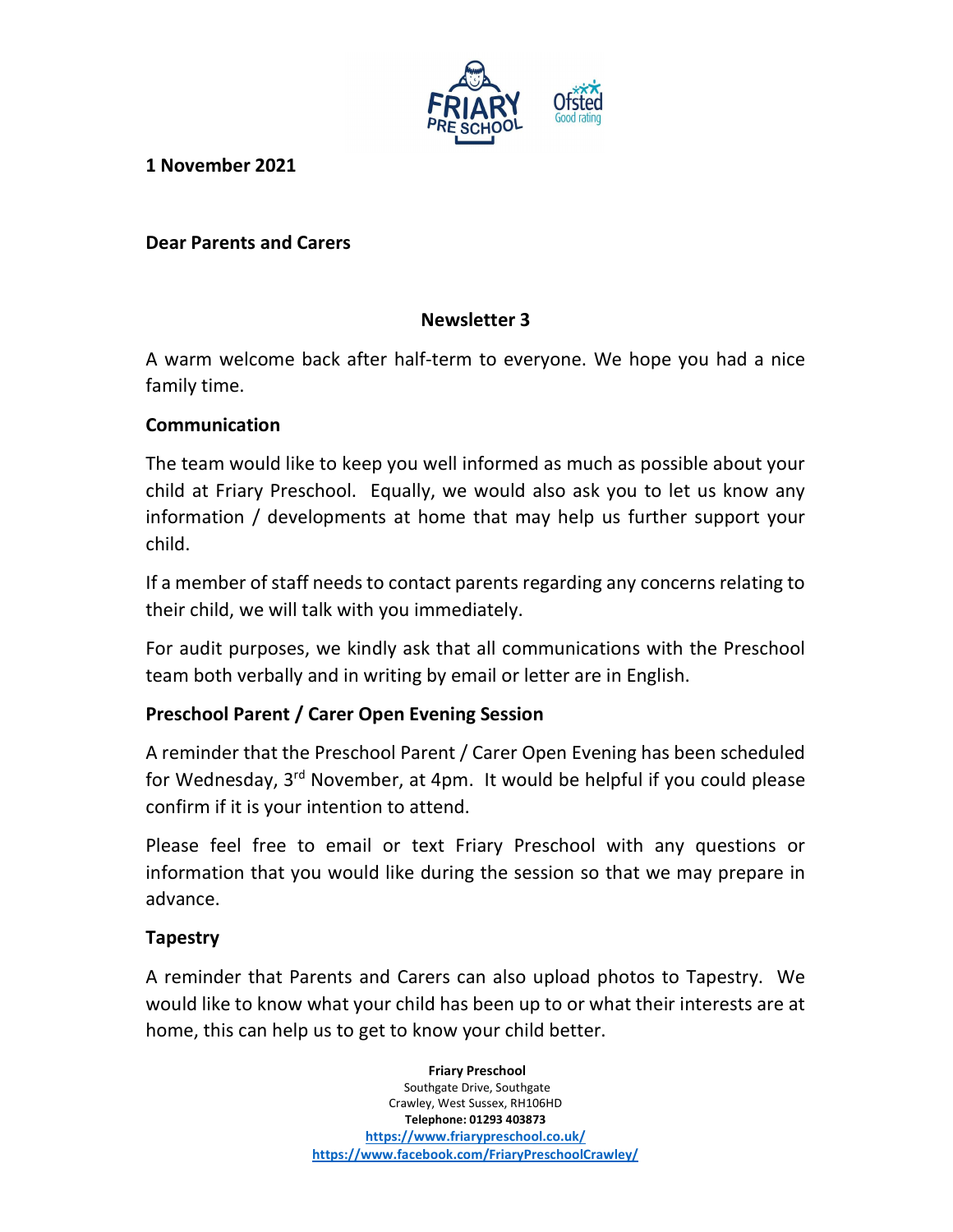

## Poppy Art Gallery

We are inviting all families to take a part in the poppy art challenge. We would encourage you all to take part and prepare any poppy related work of art using all materials that can be found at home, especially recyclables, that take your inspiration.

Closing date for submissions is  $10<sup>th</sup>$  November 2021. We are very excited and looking forward to seeing all your beautiful pieces of art.

#### Moon

In November, the children will have a chance travel to the Moon! We are planning to build a rocket and meet aliens.

#### Illness

We ask all Parents and Carers to only send your children to the Preschool if they are well enough. If your child needs Calpol before attending, then they will be deemed as unwell, and must not attend. Calpol can mask the signs of Covid-19 and therefore any child who has had it prior to attendance, will be asked to stay at home.

If your child develops symptoms of Covid-19 whilst at the setting, they will need to be collected immediately (preferably by a member of their household). Whilst waiting for collection, your child will be isolated from the main group with a member of staff until you arrive to collect them.

Parents and Carers are asked to contact the Preschool on the landline telephone number 01293 403873 if your child is sick or unable to attend the Preschool on the morning that they are due to attend.

Please inform us if your child is unwell.

 Friary Preschool Southgate Drive, Southgate Crawley, West Sussex, RH106HD Telephone: 01293 403873 https://www.friarypreschool.co.uk/ https://www.facebook.com/FriaryPreschoolCrawley/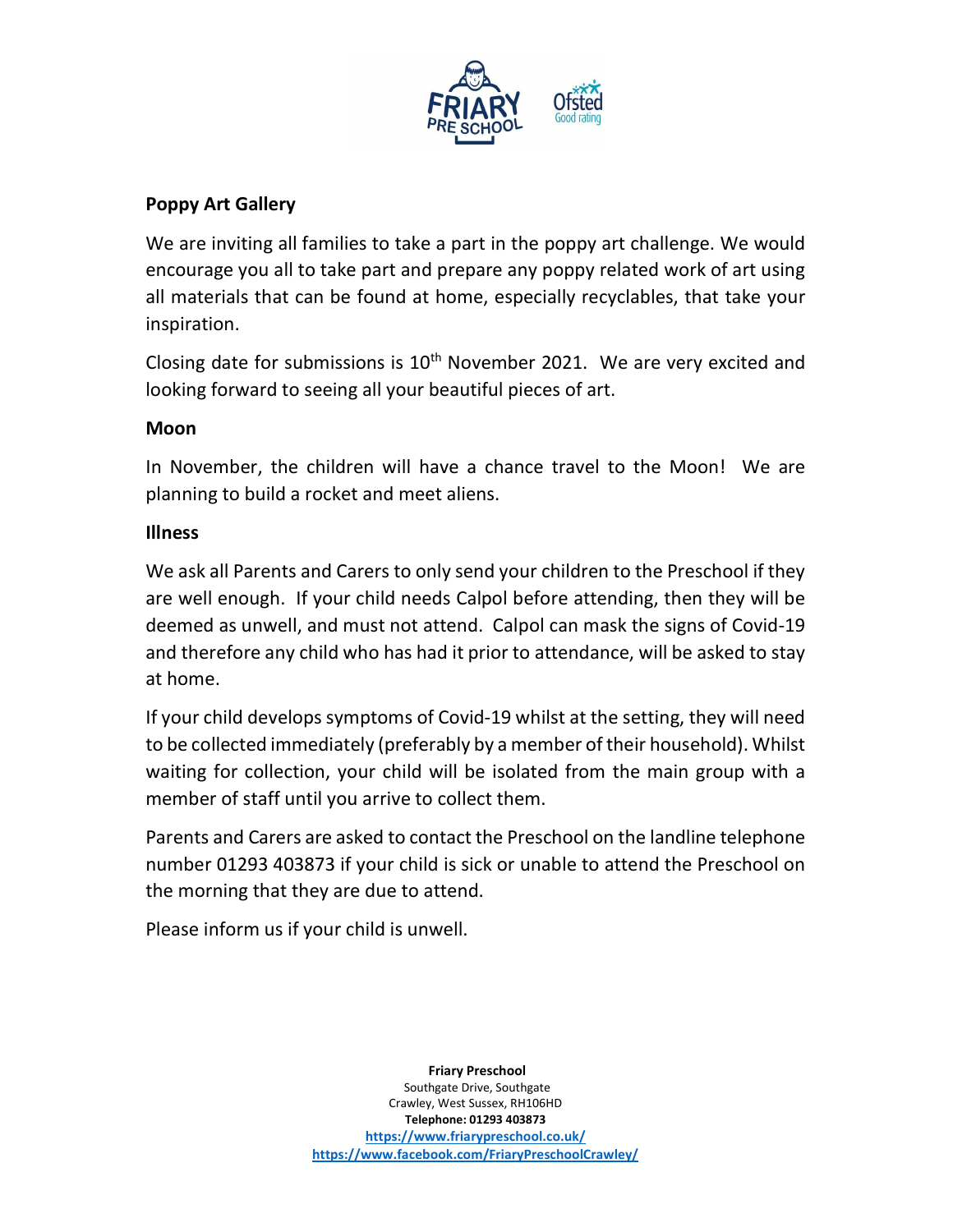

### Covid-19

In October, at Friary Preschool we had 2 positive cases of Covid 19 (1 child and 1 Preschool Practitioner). We appreciate your effort to test children with symptoms (using PCR test) and updating us with the results.

### St Vincent de Paul (SVP)

The Crawley Catholic Parish and Friary Preschool have strong links with the local SVP. The SVP is part of an international Christian voluntary network dedicated to tackling poverty in all its forms by providing practical assistance to people and families in need.

If you are finding it difficult to feed yourself or your family, please call the Saint Vincent de Paul Society on: 07500 484058. All calls are completely confidential

#### French

Si vous ne pouvez pas nourrir vous et votre famille nous pouvons vous aider appel SVP sur 07500 484058. Tous les appels absolument confidential.

#### Polish

Jeśli nie jesteś w stanie wyżywić siebie i twojej rodziny możemy ci pomóc tel kontaktowy 07500 484058. Gwarantujemy całkowitą anonimowości.

#### Portuguese

SE VOCÊ NÃO ALIMENTE VOCÊ OU SUA FAMÍLIA PODEMOS AJUDÁ-LOLIGUE NO 07500 484058. ABSOLUTAMENTE TODAS AS CHAMADAS CONFIDENCIAIS

# Funding – Funded 2 year olds and 30 Hours Extended Free Entitlement

Parents and Carers are reminded that it is their responsibility to apply and obtain the necessary codes (if entitled) to cover the costs of additional child- care sessions. Friary Preschool will shortly be submitting estimated child headcount data to West Sussex County Council for the Spring Term.